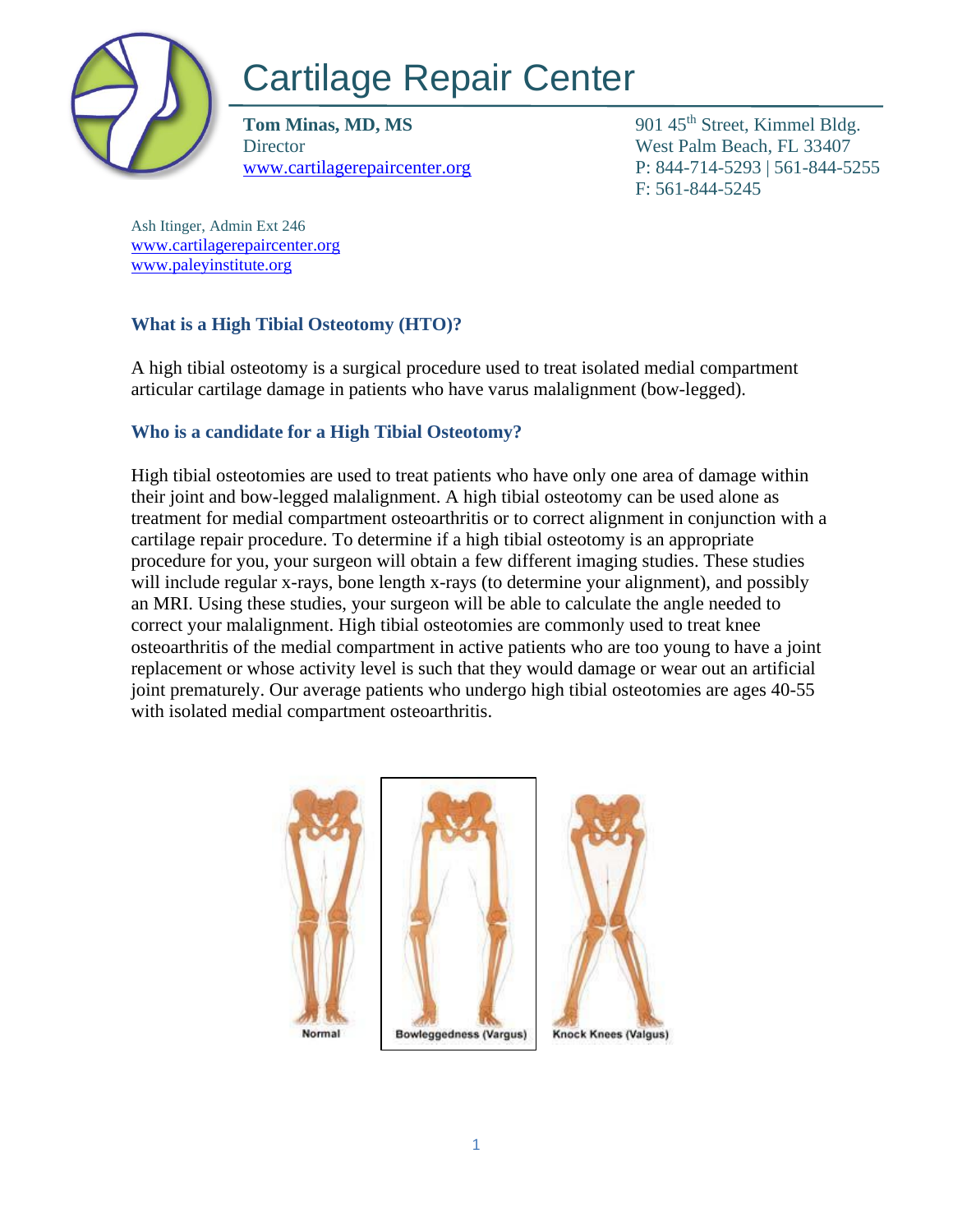#### **What will happen during my surgery?**

Your surgery will be performed using either a general anesthetic or a spinal anesthetic depending on your preference. The amount of correction, leg length, and age will determine the type of osteotomy performed (opening wedge, closing wedge or dome tibial osteotomy). Most commonly, an opening wedge tibial osteotomy is performed.

During your surgery, your surgeon will make a cut across the upper portion of your tibia (shin bone). The cut that is made will go almost all the way across the bone but will leave a small section of bone intact to create a hinge. Then, using x-ray guidance, your surgeon will open the hinge in your bone until your leg is straight and no longer bowed. Once the correct angle is achieved, the bone will be fixed in place using a plate and screws. This plate and screws act like a cast that you would wear if you were to break your arm. The only difference is that the plate and screws can stay in your bone forever. Once your bone is well fixed and all the screws are in place, your surgeon will then put a material called Grafton™ and freezedried cadaver spongy bone chips in area of the cut. Grafton™ is a bone putty that helps your bone to heal more quickly after surgery. Your surgical incision will then be closed using all "dissolving" stitches. This means that you will not have any stitches that need to come out.



#### **What can you expect post-operatively after a High Tibial Osteotomy?**

When you awake from surgery, you will have a brace on your leg that will keep your leg straight. It will be important for you to always wear this brace when you are up and about. You do not have to wear your brace while sleeping, using the continuous passive motion machine, or sitting.

After surgery, you will also be given two crutches and a CPM (continuous passive motion) machine. You will remain touch down weight bearing for a period of 6-8 weeks. Touch down weight bearing means that you will always walk with two crutches putting only the weight of your leg to the ground for balance. Then, you will progress to full body weight by 10 weeks and usually off crutches by 12-14 weeks. A CPM machine gently moves your knee through a preset range of motion (ROM). This is intended to ensure that you do not get stiff after surgery. You will be using it for 3-8 hours per day.

Depending on your surgeon and how you are feeling, you will spend anywhere from 1-2 nights in the hospital. Do plan on spending at least one night. This is to make sure that you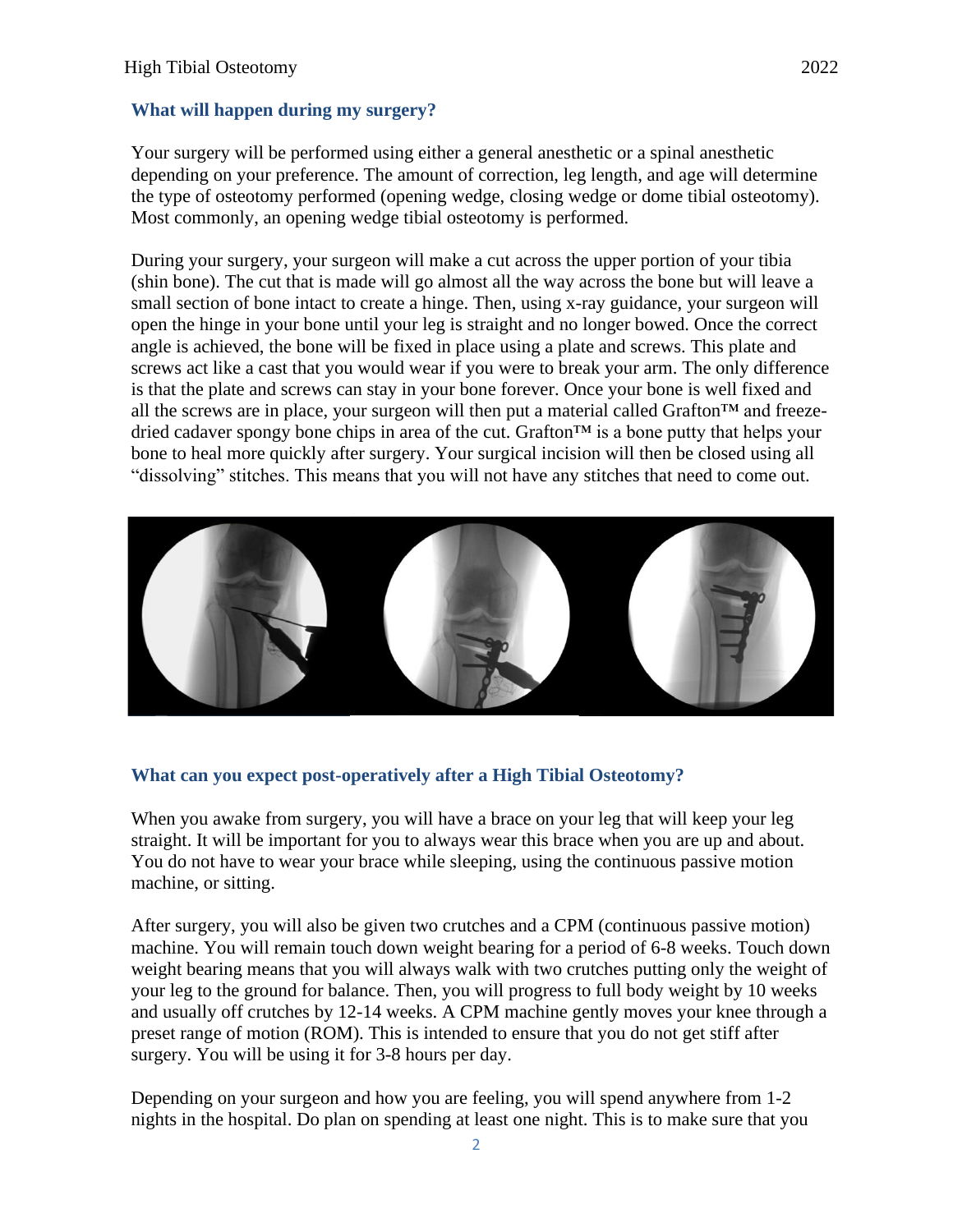are comfortable and that your pain is well controlled. This time in the hospital also allows you to meet with physical therapy and get some early exercise and crutch training.

After surgery, you will be on a baby aspirin twice daily for 3 weeks,  $(81 \text{ mg } 2x/\text{day } x \text{ 3})$ weeks). This is done as a preventative measure for all our patients to help prevent blood clots following surgical intervention.

## **How will my pain be controlled after surgery?**

During your hospital stay, your pain will be controlled using IV pain medication. One of the goals of your care will be to transition you from IV pain medication to oral pain medication. This is often achieved on the first day after surgery. You will be sent home from the hospital with a prescription for oral pain medication to be filled at your local pharmacy. The most prescribed post-op pain medications include oxycodone and tramadol. Most patients will require regularly scheduled doses of pain medication for the first 1-2 weeks. Following week 2, you will begin to decrease your pain medication use to prior to physical therapy and before bedtime. Most patients will not require any pain medication past week 4-6. Cold ice therapy is also very effective for pain relief without medication side effects.

**For pain medication refills, you will need to come to the office for a face-to-face, inperson appointment. Florida State Law does not allow us to call in prescriptions or refill pain medication without an office visit. We are only allowed to give 7 days of pain medication at a time.** Be sure to follow the directions carefully. It is important to know how to obtain your pain medication refills appropriately and in a timely manner.

## **When will I follow-up with my surgeon after surgery?**

Your first post-operative visit will take place 2 to 3 weeks after your surgery. This appointment is critical for checking your incision healing and range of motion as well as to answer any questions you may have in the first few weeks following surgery. You will then follow-up 6 weeks, 12 weeks, 6 months, and one year after surgery. At 1-year post-op, you will discuss with your surgeon your return to higher level activity. After your first year, you will follow with your surgeon on a yearly basis.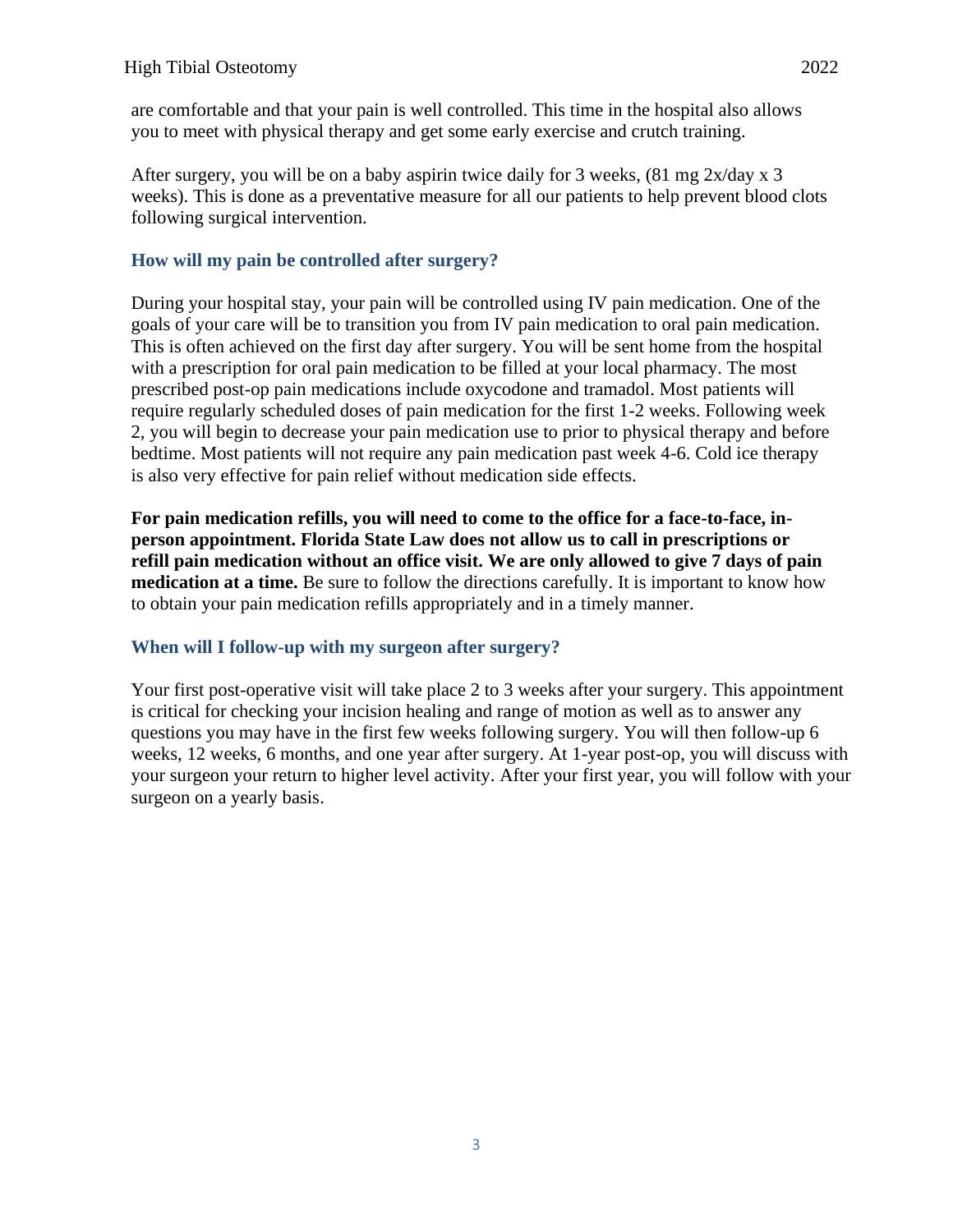## **Frequently Asked Questions**

**How do I get insurance approval for surgery?** Your insurance approval will be handled by your surgeon's finance office. Often, you do not need to do anything but wait for the administrative assistant to contact you to let you know you have been approved. In some instances, appeals need to be made to your insurance company for denial of services. If this is the case, the administrative assistant will contact you and instruct you on how to proceed.

**How long is my insurance approval good for?** Most insurance approvals are good for a few months from the date of approval.

**When will I start physical therapy?** You will start physical therapy beginning the day after surgery in the hospital. This will be continued once you are discharged.

**What will I do during physical therapy?** The primary goal of physical therapy is to initially increase range of motion (ROM), so that you do not get stiff following surgery. You will then begin to work on increasing strength after surgery. You will be provided with a detailed protocol of what you should and should not be doing during each postoperative phase. You will provide this to your physical therapist.

**I've heard about a CPM machine, what is this and will I use one?** A CPM machine is a continuous passive motion machine that is used following knee surgery to help patients regain range of motion. You will begin using a CPM machine 2-3 days after surgery and will continue using it for a period of 3 weeks for 3-8 hours per day. The CPM machine will be provided to you and is usually covered by your insurance.

**When do I need to wear my brace?** You will need to wear your brace anytime you are up moving around on your crutches. You will use your brace for 6-8 weeks on average. You do not need to wear your brace for CPM, sleeping, or when you are sitting.

**How long will I need to use my crutches?** Depending on how quickly your bone heals and your surgeon's preference you will need to use your crutches on average 50% body weight until the bone is healed on x-ray, usually 6-8 weeks.

**When can I shower?** You can remove the ACE wrap and gauze/ foam dressing 24 hours following surgery. Under the ACE wrap and gauze/foam dressing, you will have a large adhesive bandage covering your incision. You can shower directly on the large adhesive bandage and allow water to run over the bandage. This bandage can be removed 7 days after surgery at home. You can then shower normally with the incision uncovered. Do not submerge your operative knee in a bathtub, pool, ocean, etc., until cleared by the surgeon.

**When can I go back to work?** This will be different for each patient and depends largely on the type of work you do. Most patients who work in a sedentary position or desk work will be back to work by 3-6 weeks. Those patients who work in more labor-intensive jobs may be out of work for 3-6 months.